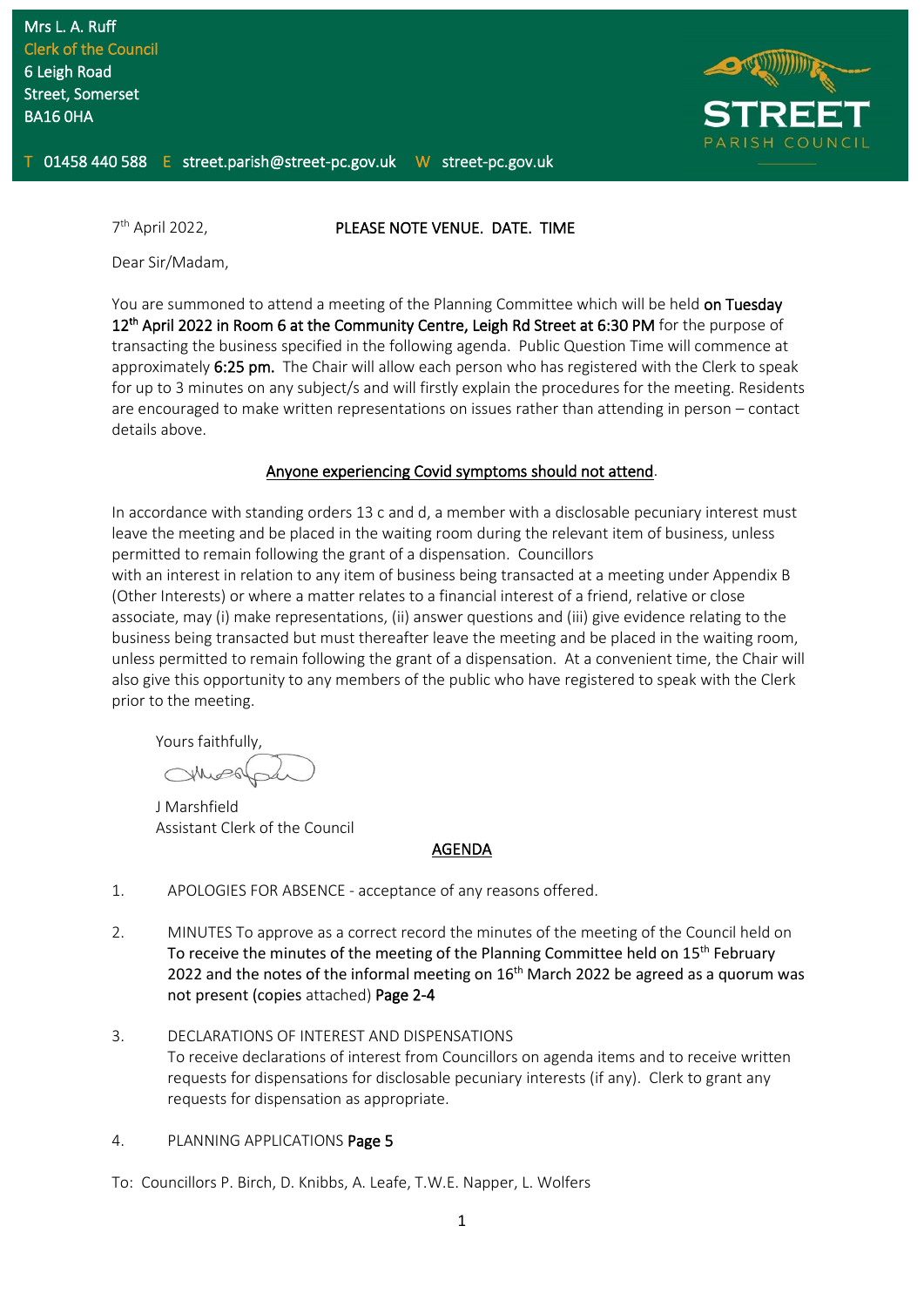### AGENDA ITEM 2:

### STREET PARISH COUNCIL

Meeting of the Planning Committee held in Room 6 of the Community Centre, Leigh Road, Street on 15th February at 6:00 pm

PRESENT: Councillors D Knibbs- Chair, T Napper, P Birch.

APOLOGIES: Councillors A Leafe, L Wolfers

IN ATTENDANCE: J Marshfield – Assistant Clerk

# 30. MINUTES

The minutes of the meeting held on  $18<sup>th</sup>$  January 2022 which had been circulated, were approved as a correct record, and signed by the Chair.

## 31. DECLARATIONS OF INTEREST AND DISPENSATIONS

None received.

32. PLANNING APPLICATIONS

The Assistant Clerk & Projects Officer submitted a report which had been circulated.

RESOLVED

2022/0034/HSE Erection of a garage and workshop at 9 Orchard Road Street – Approval

2022/0033/HSE Erection of a single storey rear extension at 9 Orchard Road Street – Approval

2021/2804/FUL Erection of 3no. single storey extensions to Ivythorn Day House at Millfield School Butleigh Road Street - Approval

2022/0054/HSE Erection of single storey rear/side extension & fenestration changes at 38 Grange Avenue Street - Approval

2022/0065/HSE Single Storey Rear Extension and Alterations at 3 Seeley Crescent Street - Approval

2021/2751/FUL Installation of 2No rapid electric vehicle charging stations in car park at Mcdonalds Restaurants Ltd Gravenchon Way Street - Approval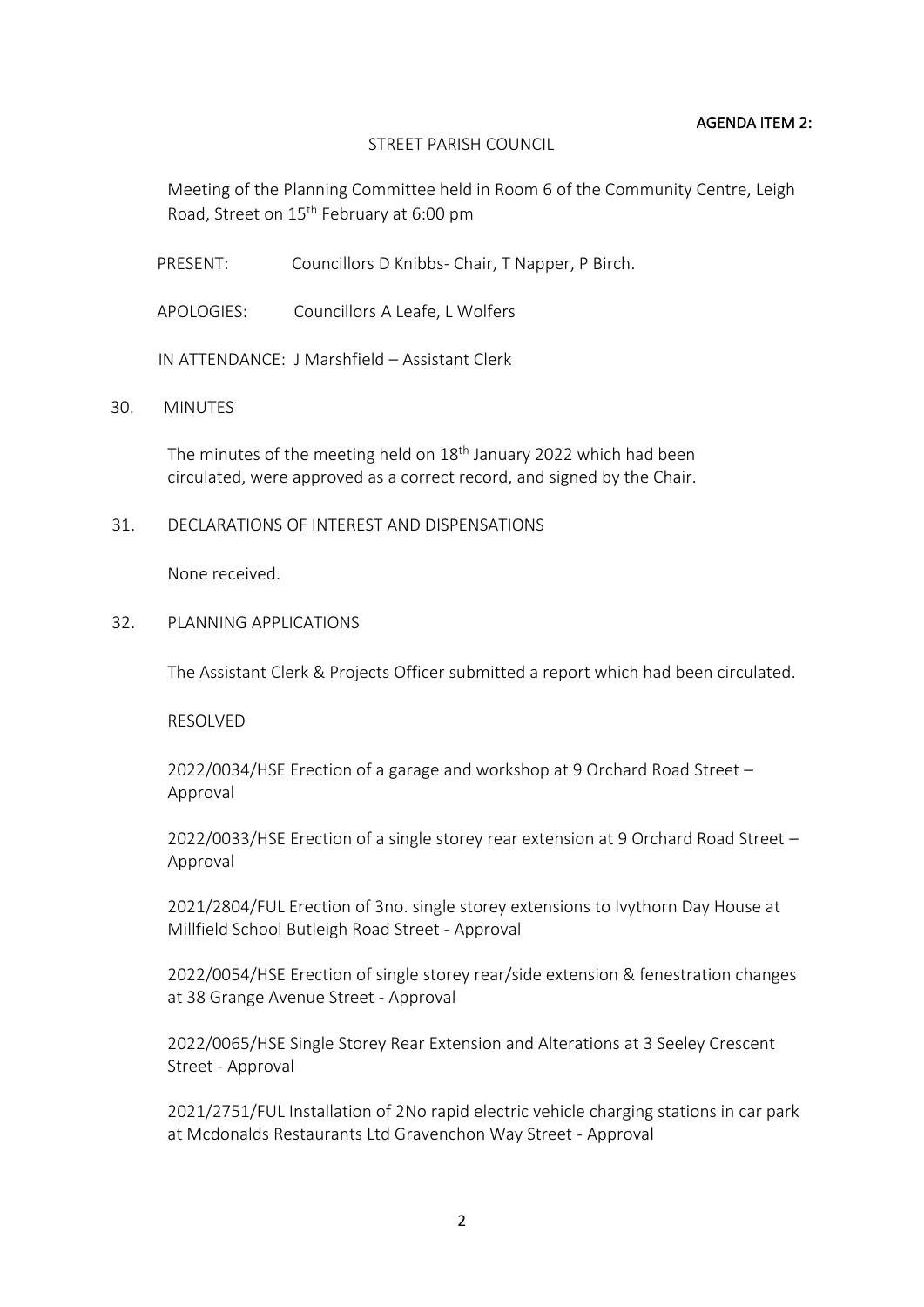2021/2900/HSE Single storey rear and side extensions and 2no. first floor extensions at 11 Housman Road Street - Approval

2021/2753/ADV 1 x self-illuminating fascia sign, 1x projection sign at Unit 9 Clarks Village Farm Road Street - Approval

2022/0104/HSE Erection of a single storey rear extension, alterations to main roof at 51 Somerton Road Street - Approval

2022/0129/HSE Part demolish existing garage and erection of single storey front/rear extensions and associated parking at 17 Blenheim Road Street - Approval

2022/0148/HSE Erection of a single storey rear extension at 10 Oakfield Road Street - Approval - obscure glass to be used for windows overlooking neighbouring properties

2022/0154/HSE Erection of a single storey rear extension at 3 Wilton Close Street – Approval

2022/0182/HSE Single storey extension to rear at 22 Brookleigh Street - Approval

2022/0181/ADV Installation of a steel frame structure displaying individual business signs at Phase 6B Street Business Park Gravenchon Way Street - Approval

2022/0200/HSE Loft conversion with rear dormer and single storey rear extension at 4 Cranhill Road Street - Approval

NOTE - 0 new units approved – 1 since May 2021.

The meeting ended at 6:25 pm.

Chair \_\_\_\_\_\_\_\_\_\_\_\_\_\_\_\_\_\_\_\_\_\_\_\_\_\_\_\_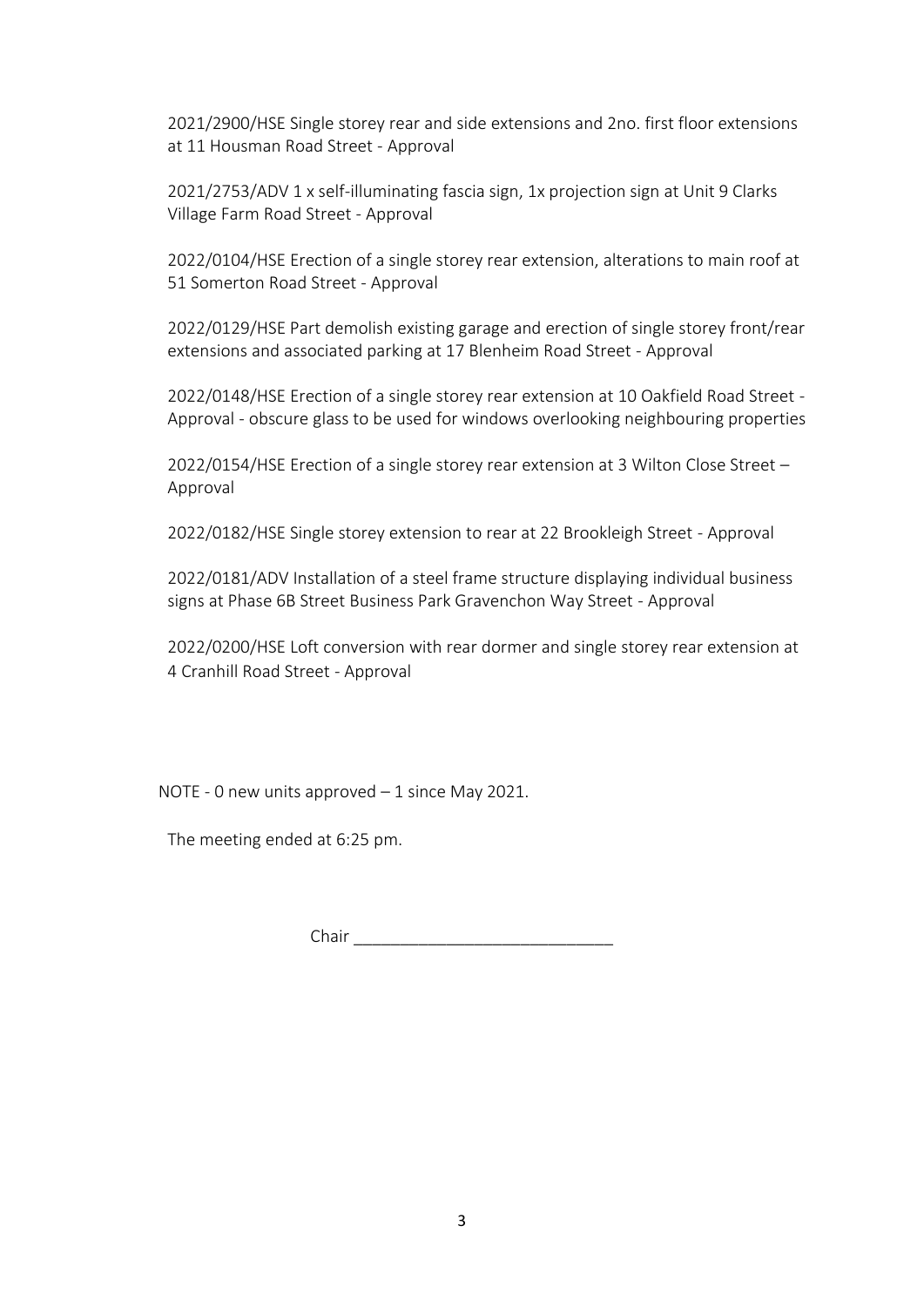# STREET PARISH COUNCIL

Notes from the informal meeting of the Planning committee held on 16<sup>th</sup> March 2022 at 6:30pm

| PRESENT:       | Councillors D Knibbs (Chair) and T Napper                                     |
|----------------|-------------------------------------------------------------------------------|
| IN ATTENDANCE: | Jenny Marshfield - Assistant Clerk                                            |
| APOLOGIES:     | Councillors Birch, Leafe, Wolfers – Other appointments – reasons<br>accepted. |

# PLANNING APPLICATIONS

The Assistant Clerk submitted a report which had been circulated. This is to be approved at the next meeting as a quorum was not present.

2022/0269/TCA T1 Oak - Fell at The Chalet Youth Hostel Higher Brooks Street - Approve with the possibility to Pollard.

2022/0274/VRC Application to vary condition 6 (Obscure glass windows) of planning approval 2017/0870/FUL to change window from obscured to clear glass at 8A Park Close – Object due to window overlooking neighbouring property.

2022/0344/HSE First floor extension of existing garage and rear extension to footprint to create first floor annex. at 2 Grangefields, Street – Approve - suggest within planning consent it is stipulated the property remains as one dwelling and not split.

2022/0389/HSE Erection of a garage/workshop Location: 100 West End Street – Approve

NOTE – 0 new unit approved - 1 since May 2021